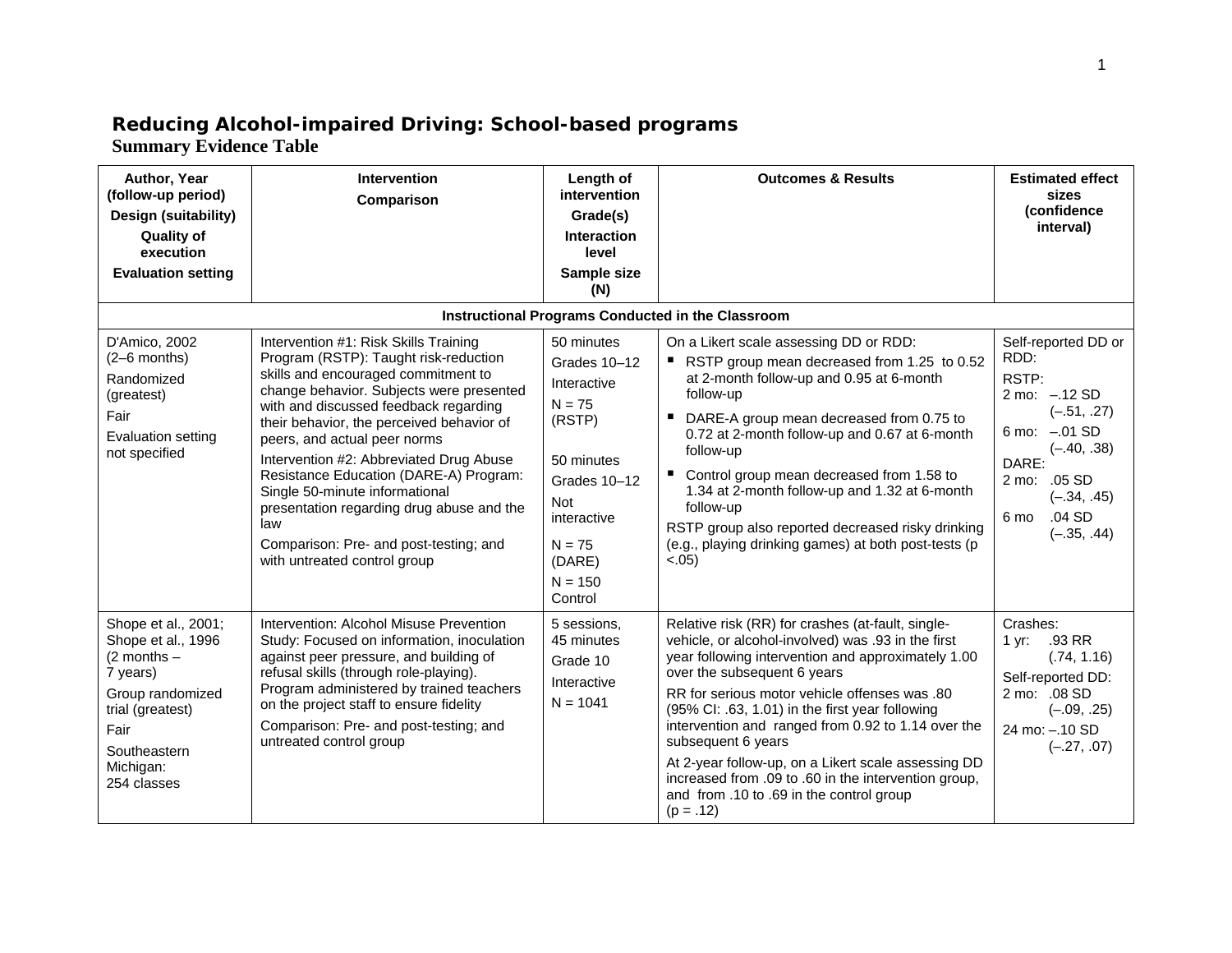| Author, Year<br>(follow-up period)<br>Design (suitability)<br><b>Quality of</b><br>execution<br><b>Evaluation setting</b>               | <b>Intervention</b><br>Comparison                                                                                                                                                                                                                                                                                                                                                                                 | Length of<br>intervention<br>Grade(s)<br><b>Interaction</b><br>level<br>Sample size<br>(N) | <b>Outcomes &amp; Results</b>                                                                                                                                                                                                                                                                                                                                                                                                                                                                                                                                                                                                                                                                                                                                                                  | <b>Estimated effect</b><br>sizes<br>(confidence<br>interval)                                                                                                                            |
|-----------------------------------------------------------------------------------------------------------------------------------------|-------------------------------------------------------------------------------------------------------------------------------------------------------------------------------------------------------------------------------------------------------------------------------------------------------------------------------------------------------------------------------------------------------------------|--------------------------------------------------------------------------------------------|------------------------------------------------------------------------------------------------------------------------------------------------------------------------------------------------------------------------------------------------------------------------------------------------------------------------------------------------------------------------------------------------------------------------------------------------------------------------------------------------------------------------------------------------------------------------------------------------------------------------------------------------------------------------------------------------------------------------------------------------------------------------------------------------|-----------------------------------------------------------------------------------------------------------------------------------------------------------------------------------------|
| Wilkins, 2000<br>$(1$ month)<br>Before-and-after:<br>no comparison<br>(least)<br>Fair<br>Florida                                        | Intervention: (SAFE) Program: Presented<br>by EMS personnel to highlight the dangers<br>posed by AID and failure to wear seatbelts;<br>lecture, supplemented with graphic photos<br>of crash victims and demonstration of the<br>experience of a crash victim receiving<br>emergency trauma care using student<br>volunteer<br>Comparison: Pretest data only                                                      | 1 session,<br>1 hour<br>High school<br>Interactive<br>$N = 60$                             | Self-reported RDD on Likert scale decreased from<br>3.45 (.62) at pretest to 3.83 (.42) at post-test (p<br>$-.01)$<br>At post-test, 81% of students reported "Never"<br>riding with a drinking driver versus 50% at pretest<br>At post-test, 87% of students reported "Always"<br>wearing seatbelts in the front seat versus 53% at<br>pretest                                                                                                                                                                                                                                                                                                                                                                                                                                                 | Self-reported RDD:<br>1 mo: -.72 SD<br>$(-1.06, -.38)$                                                                                                                                  |
| Harre, 1998<br>(4 months)<br>Before-and-after<br>with concurrent<br>comparison<br>(greatest)<br>Fair<br>Auckland, NZ:<br>6 high schools | Intervention: Based on Bandura's Social<br>Learning Theory and concept of self-<br>efficacy; taught knowledge, attitudes, and<br>judgments related to safe driving using a<br>"reasoned-argument" approach that<br>minimized fear appeals; focus was on<br>building self-efficacy with interactive<br>sessions and role playing<br>Comparison: Pretest data; and students at<br>untreated comparison high schools | 10 sessions,<br>1 hour each<br>Grade 12<br>Interactive<br>$N = 322$                        | On a Likert scale assessing DD:<br>■ Mean scores for males increased from 1.30 to<br>1.31 in the intervention group, and decreased<br>from 1.14 to 1.13 in the comparison group<br>■ Mean scores for females increased from 1.22 to<br>1.23 in the intervention group, and from 1.00 to<br>1.08 in the comparison group<br>On a Likert scale assessing RDD (with unequal<br>time periods at pre- and post-test):<br>■ Mean scores for males decreased from 2.55 to<br>1.49 in the intervention group, and from 2.46 to<br>1.57 in the comparison group<br>■ Mean scores for females decreased from 2.68<br>to 1.71 in the intervention group, and increased<br>from 2.62 to 1.74 in the comparison group<br>No significant program effects were found for<br>knowledge, attitudes, or behavior | Self-reported DD:<br>Males: .04 SD<br>$(-.62, .69)$<br>Females: -.17 SD<br>$(-.83, .48)$<br>Self-reported RDD:<br>Males: -. 18 SD<br>$(-.62, .26)$<br>Females: -.10 SD<br>$(-.54, .34)$ |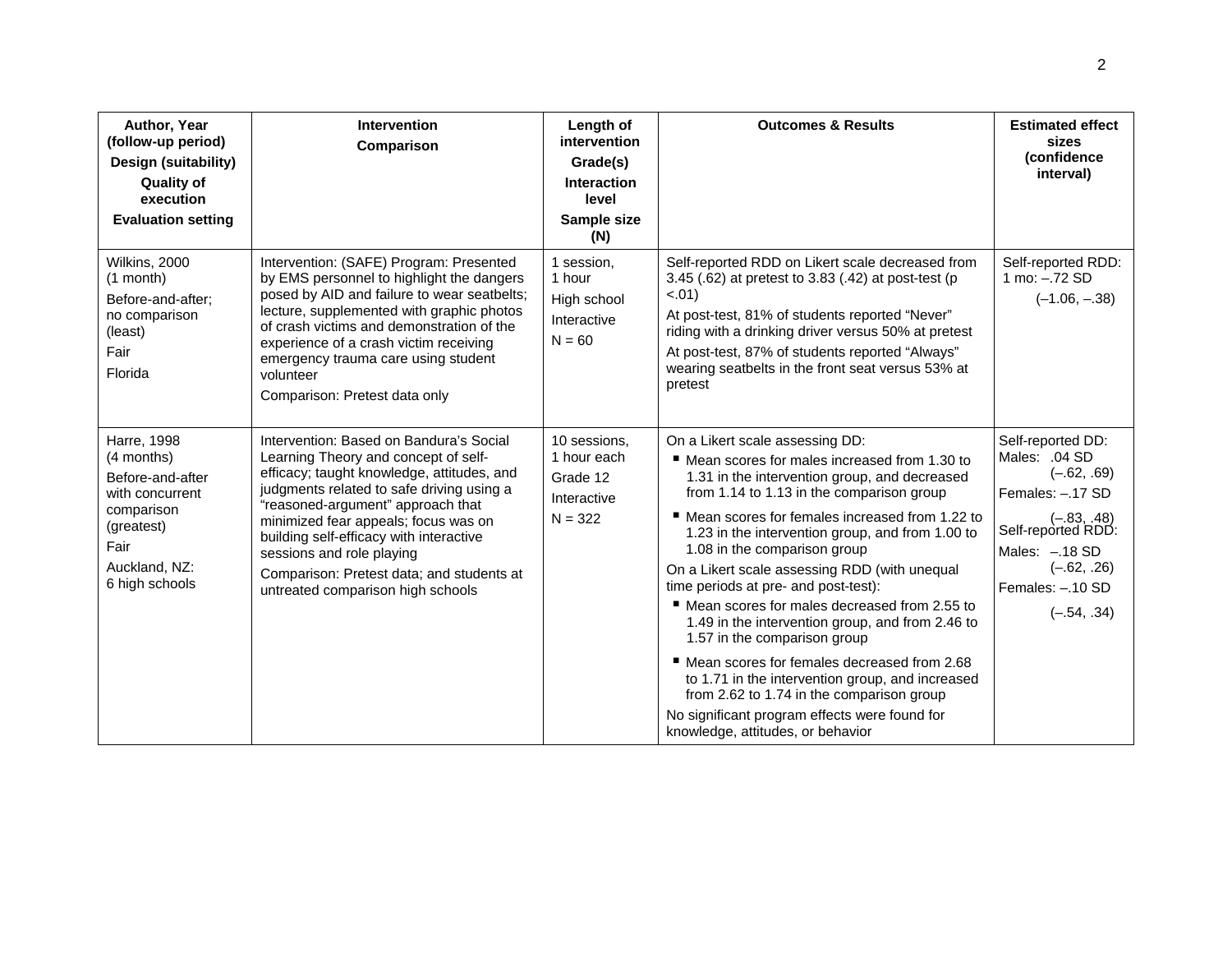| Author, Year<br>(follow-up period)<br>Design (suitability)<br><b>Quality of</b><br>execution<br><b>Evaluation setting</b>                             | <b>Intervention</b><br>Comparison                                                                                                                                                                                                                                                                                                                                                                                                                                                                                                                                                                                                                              | Length of<br>intervention<br>Grade(s)<br><b>Interaction</b><br>level<br>Sample size<br>(N) | <b>Outcomes &amp; Results</b>                                                                                                                                                                                                                                                                                                                                                                                                                                                                                                                                                                                 | <b>Estimated effect</b><br>sizes<br>(confidence<br>interval)                                                                                                                        |
|-------------------------------------------------------------------------------------------------------------------------------------------------------|----------------------------------------------------------------------------------------------------------------------------------------------------------------------------------------------------------------------------------------------------------------------------------------------------------------------------------------------------------------------------------------------------------------------------------------------------------------------------------------------------------------------------------------------------------------------------------------------------------------------------------------------------------------|--------------------------------------------------------------------------------------------|---------------------------------------------------------------------------------------------------------------------------------------------------------------------------------------------------------------------------------------------------------------------------------------------------------------------------------------------------------------------------------------------------------------------------------------------------------------------------------------------------------------------------------------------------------------------------------------------------------------|-------------------------------------------------------------------------------------------------------------------------------------------------------------------------------------|
| Sheehan, 1996;<br>Sheehan 1990<br>(3 months to 3 yrs)<br>Group-randomized<br>trial (greatest)<br>Fair<br>Queensland,<br>Australia:<br>41 high schools | Intervention: Plan a Safe Strategy (PASS):<br>Program was based on "theory of planned<br>behavior" aimed at modifying students'<br>beliefs, attitudes, and perceived social<br>norms about drinking and driving; also<br>sought to increase self-efficacy through<br>role-playing<br>Comparison: Pretest data; and students at<br>untreated control high schools                                                                                                                                                                                                                                                                                               | 12 lessons<br>Grade 10<br>Interactive<br>$N$ (final) =<br>1774                             | At 3-year follow-up, percent of students reporting<br>DD:<br>Increased from 3.1% to 7.4% in the intervention<br>group<br>Increased from 4.7% to 8.8% in the control<br>group<br>At 3-year follow-up, percent reporting RDD:<br>■ Decreased from 47.7% to 21.3% in intervention<br>group<br>■ Decreased from 46.3% to 26.8% in control<br>group                                                                                                                                                                                                                                                                | Self-reported DD:<br>36 mo: .01 SD<br>$(-.12, .14)$<br>Self-reported RDD:<br>3 mo: -.12 SD<br>$(-.33, .09)$<br>36 mo: -. 15 SD<br>$(-.28, -.02)$                                    |
| Klepp et al., 1995<br>$(4 \text{ years})$<br>Time series with<br>concurrent<br>comparison<br>(greatest)<br>Fair<br>Moorhead, MN &<br>Fargo, ND        | Intervention: (Shifting Gears): A school-<br>based education component addressed<br>smoking, alcohol, marijuana use, and<br>drinking-and-driving. Program was<br>incorporated into the Minnesota Heart<br>Health Program (a multifaceted<br>community-based program to change<br>eating habits, smoking, and activity levels)<br>during the 1985-86 school year. Program<br>was based on social learning theory,<br>incorporating role-playing of refusal skills,<br>social norming, media awareness, and<br>increasing knowledge of alternative<br>behaviors<br>Comparison: Pretest data; and students in<br>control community (Sioux Falls, South<br>Dakota) | 6 sessions<br>Grade 9<br>Interactive<br>$N = 2376$ (at<br>9th grade<br>evaluation)         | Percent intervention vs control students reporting<br>driving after 2 drinks (DD):<br>$\blacksquare$ in 1 <sup>st</sup> year post-test: 9th grade<br>$(13\% \text{ vs } 21\%, \text{ p } = .01)$<br>at 12 mo. post-test: 10th grade<br>$(21\% \text{ vs } 28\%, \text{ p } = .27)$<br>at 24 mo. post-test: 11th grade<br>$(31\% \text{ vs } 33\%, \text{ p } = .63)$<br>at 36 mo. post-test: 12th grade<br>$(36\% \text{ vs } 32\%, \text{ p } = .66)$<br>Similar patterns observed for alcohol use variables<br>High and likely selective attrition for the 12th grade<br>sample in the comparison community | Self-reported DD<br>$(2+$ drinks)<br>$Yr 1: -.22 SD$<br>$(-.38, -.06)$<br>$Yr$ 2: $-.17$ SD<br>$(-.53, .19)$<br>$Yr$ 3: $-.05$ SD<br>$(-.28, .18)$<br>Yr 4: .09 SD<br>$(-.40, .59)$ |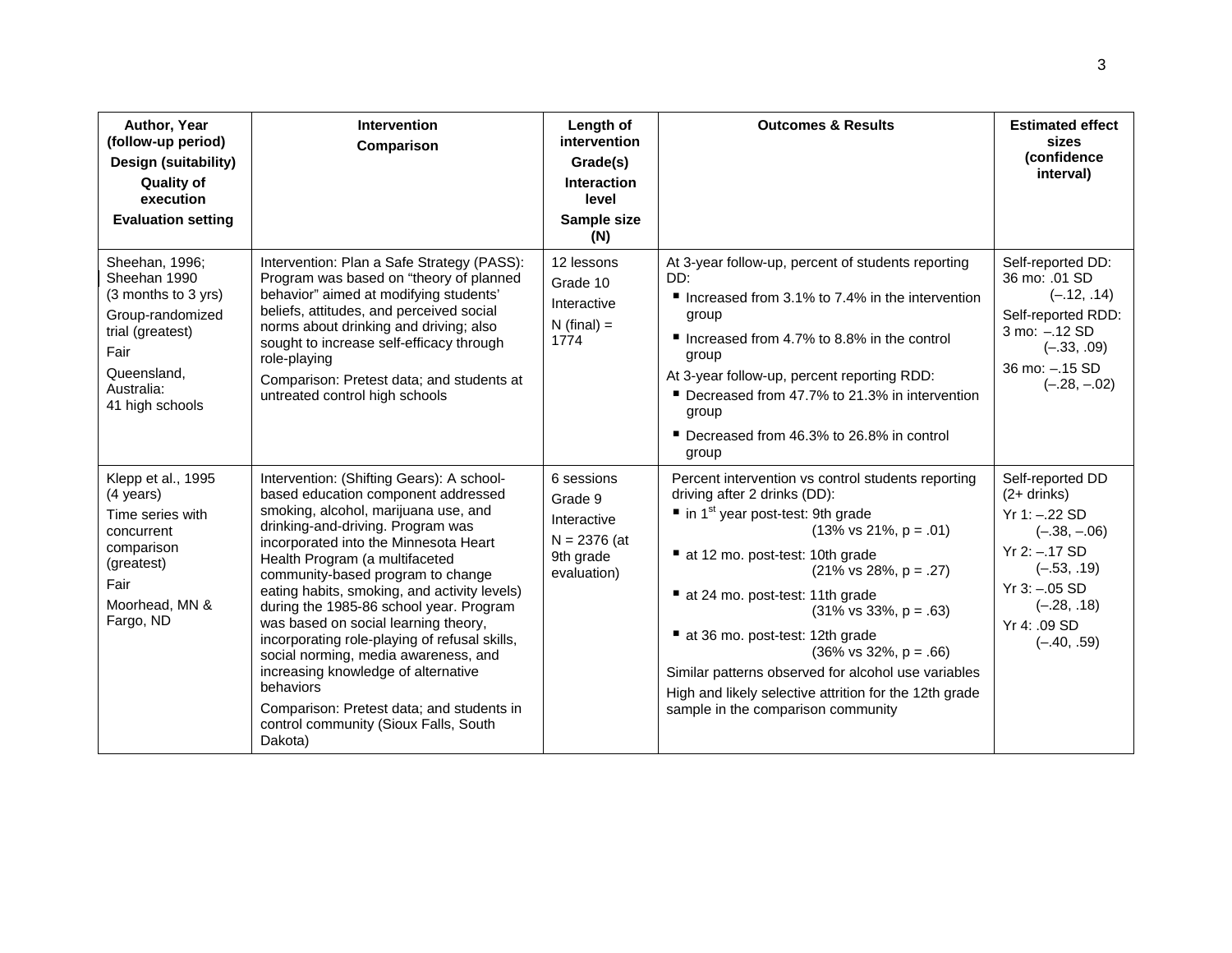| Author, Year<br>(follow-up period)<br>Design (suitability)<br><b>Quality of</b><br>execution<br><b>Evaluation setting</b> | <b>Intervention</b><br>Comparison                                                                                                                                                                                                                                                                                                                                                                                                        | Length of<br>intervention<br>Grade(s)<br><b>Interaction</b><br>level<br>Sample size<br>(N) | <b>Outcomes &amp; Results</b>                                                                                                                                                                                                                                                                                                                                                                                          | <b>Estimated effect</b><br>sizes<br>(confidence<br>interval)                                     |
|---------------------------------------------------------------------------------------------------------------------------|------------------------------------------------------------------------------------------------------------------------------------------------------------------------------------------------------------------------------------------------------------------------------------------------------------------------------------------------------------------------------------------------------------------------------------------|--------------------------------------------------------------------------------------------|------------------------------------------------------------------------------------------------------------------------------------------------------------------------------------------------------------------------------------------------------------------------------------------------------------------------------------------------------------------------------------------------------------------------|--------------------------------------------------------------------------------------------------|
| Singh, 1993<br>(4 months)<br>Nonrandomized<br>trial (greatest)<br>Fair<br>England: 8 schools                              | Intervention (One for the Road): A series<br>of four films that covered different aspects<br>of the impaired driving problem (in as<br>value-free of a manner as possible) were<br>provided; teachers were encouraged to<br>follow each film with discussions, and use<br>role-playing or dramatic presentations if<br>possible. Teaching guides were provided<br>Comparison: Pretest data; and students in<br>unmatched control schools | >4 hours<br>(requested)<br>High school<br>Encouraged<br>interaction<br>$N = 664$           | Intent to drink and drive or ride with a drinking<br>driver was assessed using 18 hypothetical<br>scenarios. Scores for intervention group improved<br>from 71 at pretest to 79 at post-test; those for the<br>control group changed from 71 to 72. No variability<br>indices or inferential statistics were provided<br>Knowledge gains for the intervention group were<br>reportedly maintained at 4-month follow-up | N/A                                                                                              |
| Newman et al.<br>1992<br>$(1$ year)<br>Group-randomized<br>trial (greatest)<br>Fair<br>Nebraska (urban):<br>9 schools     | Intervention: (Resisting Pressures to Drink<br>and Drive): Integrating videotaped<br>examples of refusal skills with role-playing<br>and small-group discussion; presented by<br>social studies teachers (English teachers<br>in replication study); teachers trained in 6-<br>hour, one-day session<br>Comparison: Pretest data; and classes in<br>control schools; control group received<br>traditional alcohol education program     | 8-10 lessons<br>Grade 9<br>Interactive<br>$N = 87$<br>classes                              | Self reported number of RDD occasions in last 30<br>days increased from 1.01 to 1.48 in the intervention<br>group, and from 1.01 to 1.98 in the comparison<br>group ( $p < .05$ ).<br>Similar results were reported for replication using<br>English teachers the following year                                                                                                                                       | Self-reported RDD:<br>$1 - 2$ mo: $-.12$ SD<br>$(-.73, .48)$<br>12 mo: -.61 SD<br>$(-1.21, .01)$ |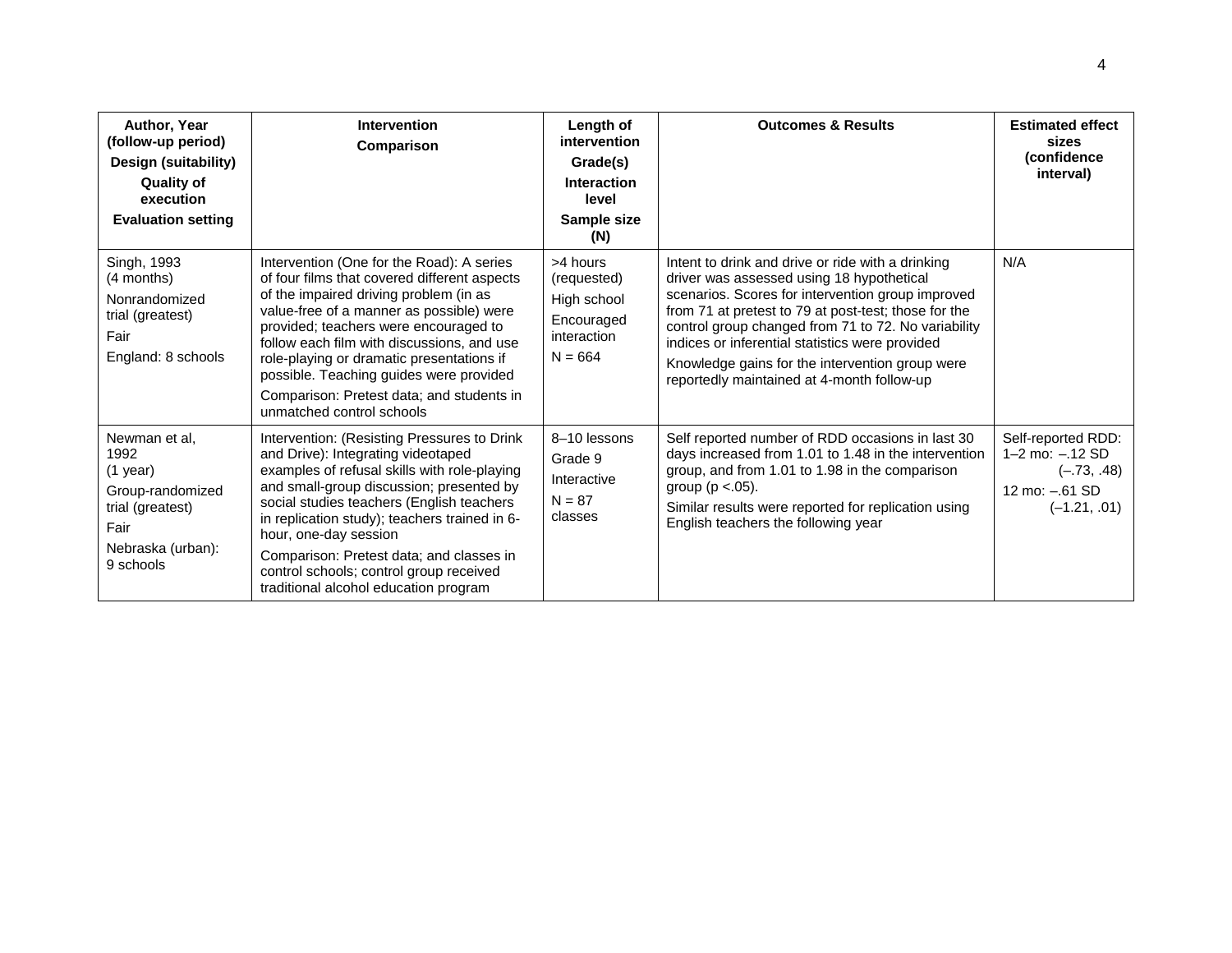| Author, Year<br>(follow-up period)<br>Design (suitability)<br><b>Quality of</b><br>execution<br><b>Evaluation setting</b>                 | <b>Intervention</b><br>Comparison                                                                                                                                                                                                                                                                                                                                                                                                                                                                       | Length of<br>intervention<br>Grade(s)<br><b>Interaction</b><br>level<br>Sample size<br>(N) |                                                                                                                                                                                                                                                                                                                                                                                                                                                                                                                                                                                                    | <b>Outcomes &amp; Results</b>                                                                                                                                                                                                                          | <b>Estimated effect</b><br>sizes<br>(confidence<br>interval)                                              |
|-------------------------------------------------------------------------------------------------------------------------------------------|---------------------------------------------------------------------------------------------------------------------------------------------------------------------------------------------------------------------------------------------------------------------------------------------------------------------------------------------------------------------------------------------------------------------------------------------------------------------------------------------------------|--------------------------------------------------------------------------------------------|----------------------------------------------------------------------------------------------------------------------------------------------------------------------------------------------------------------------------------------------------------------------------------------------------------------------------------------------------------------------------------------------------------------------------------------------------------------------------------------------------------------------------------------------------------------------------------------------------|--------------------------------------------------------------------------------------------------------------------------------------------------------------------------------------------------------------------------------------------------------|-----------------------------------------------------------------------------------------------------------|
|                                                                                                                                           |                                                                                                                                                                                                                                                                                                                                                                                                                                                                                                         | <b>Peer Organization Programs</b>                                                          |                                                                                                                                                                                                                                                                                                                                                                                                                                                                                                                                                                                                    |                                                                                                                                                                                                                                                        |                                                                                                           |
| Leaf et al., 1995<br>(retrospective)<br>Post-only with<br>concurrent<br>comparison<br>(least)<br>Fair<br>Ohio & Wisconsin:<br>4 schools   | Intervention: Students Against Drunk<br>Driving (SADD): Schools with highly active<br>and exemplary SADD chapters were<br>identified. The SADD programs in these<br>schools involved a variety of activities<br>including assembly presentations, a<br>standard 15-session curriculum,<br>demonstrations, and various instructional<br>and extra-curricular activities<br>Comparison: Post hoc comparison with<br>matched schools with no SADD program                                                  | Ongoing,<br>multiyear<br>High school<br>Interactive<br>$N = 17,187$                        | crashes. Results reported included the following<br>(intervention versus comparison):<br>DD:<br>RDD:<br>moving violations:<br>total crashes:<br>alcohol-related crashes: 1.1% vs 1.2%                                                                                                                                                                                                                                                                                                                                                                                                              | Self-reported DD, RDD, moving violations, alcohol-<br>related violations, total crashes, and alcohol-related<br>24.5% vs 27.1%<br>(p > .05)<br>35.1% vs. 35.5%<br>(p > .05)<br>11.8% vs 16.8%<br>(p < .05)<br>14.4% vs 18.4%<br>(p > .05)<br>(p > .05) | Self Reported:<br>DD: -2.06 SD<br>RDD: -.01 SD<br>Crashes: -.11 SD<br>Alcohol-related<br>crashes: -.01 SD |
| Klitzner et al.,<br>1994<br>(2 years)<br>Time series with<br>concurrent<br>comparison<br>(greatest)<br>Fair<br>CA (urban) &<br>NM (rural) | Intervention: SADD programs: Implemented<br>in 2 schools; primary elements included: 1)<br>a Kick-Off Assembly, at which the Contract<br>for Life was distributed (but not strongly<br>promoted); and 2) establishment of a SADD<br>student chapter. In NM, SADD chapter was<br>inactive during the second year<br>Comparison: Pre- and post-testing with<br>control schools where SADD programs<br>were not to be implemented (but where<br>SADD and other programs were<br>implemented in some cases) | Ongoing,<br>multiyear<br>High school<br>Interactive<br>$N = 4$ schools                     | Surveys indicated a decrease in DWI-related<br>curricular activity following implementation of<br>SADD chapters<br>Analyses revealed a greater willingness to address<br>DD/RDD among SADD students at the first post-<br>test but not at the second post-test; no overall<br>differences between groups with regard to<br>normative perceptions regarding DD/RDD; no initial<br>difference between groups with regard to<br>discussions of DD/RDD at home but control<br>discussed more at home over time; and no<br>significant difference between groups with regard<br>to self-reported DD/RDD |                                                                                                                                                                                                                                                        | No effect sizes<br>estimated                                                                              |